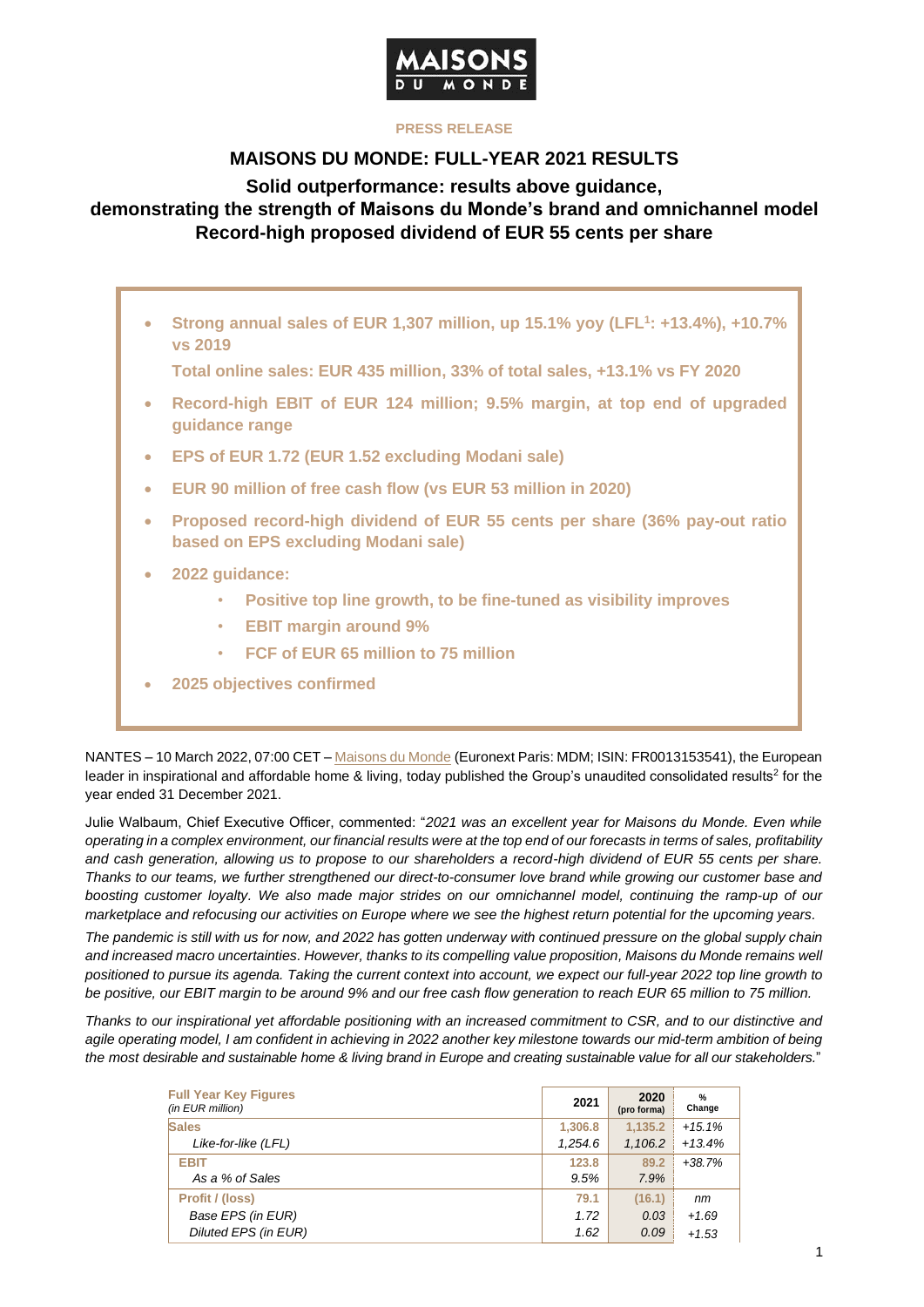

| <b>Free Cash Flow</b> | 89.8  | 53.0  | +69.6%   |
|-----------------------|-------|-------|----------|
| Net debt              | 61.1  | 96.4  | $-36.6%$ |
| Leverage <sup>3</sup> | 0.36x | 0.73x |          |

#### **Operational Performance**

#### **2021 Highlights**

Maisons du Monde performed well on each of the three pillars of its strategy:

- A direct-to-consumer love brand: Brand awareness continued to grow; Maisons du Monde is among the top 5 brands spontaneously mentioned by customers in 3 of its 4 largest markets. The active customer base reached 7.5 million at end-2021, 22% growth yoy, and the number of new customers grew by 30% compared to 2020. For the 5th year in a row, French customers ranked Maisons du Monde as their #2 favourite brand in home and living (Source: OC&C).
- A distinctive business model:
	- $\circ$  Leveraging the strength of its omnichannel approach, the share of digital reached more than 53% of total sales, including 33% online and 20% click-in-store.
	- o With 18 new store openings outside of France, Maisons du Monde continued to expand its pan-European model
	- $\circ$  On the sustainability side, Maisons du Monde also integrated the Top 10 preferred brands by customers in terms of sustainability across all consumer verticals (Source: OC&C).
- A robust financial model, as demonstrated by the results detailed below.

#### **Strong full year sales: EUR 1,307 million**

Maisons du Monde's full-year 2021 sales of EUR 1,306.8 million increased by 15.1% yoy (LFL +13.4%) thanks to exceptionally strong store and online sales in the first half of the year (+29% and +45%, respectively). Compared to 2019, total Group 2021 sales were up 11% (LFL: +6.0%).

| <b>Summary of sales</b><br>(in EUR million) | Q4 21 | Q4 20<br>(pro forma) | %<br>Change | H <sub>2</sub> 21 | H <sub>2</sub> 20<br>(pro forma) | %<br>Change | 2021    | 2020<br>(pro forma) | %<br>Change |
|---------------------------------------------|-------|----------------------|-------------|-------------------|----------------------------------|-------------|---------|---------------------|-------------|
| <b>Sales</b>                                | 369.0 | 357.0                | $+3.3%$     | 672.4             | 666.7                            | $+0.9%$     | 1,306.8 | 1,135.2             | $+15.1%$    |
| Like-for-like                               | 348.1 | 345.1                | $+0.9%$     | 638.0             | 647.1                            | $-1.4%$     | 1,254.6 | $1,106.2 + 13.4\%$  |             |
| <b>Sales by product category</b>            |       |                      |             |                   |                                  |             |         |                     |             |
| Decoration                                  | 255.7 | 232.0                | $+10.2%$    | 434.3             | 411.3                            | $+5.6%$     | 766.2   | 648.1               | $+18.2%$    |
| % of sales                                  | 69.3% | 65.0%                |             | 64.6%             | 61.7%                            |             | 58.6%   | 57.1%               |             |
| Furniture                                   | 113.3 | 125.0                | $-9.4%$     | 238.1             | 255.3                            | $-6.8%$     | 540.6   | 487.1               | $+11.0%$    |
| % of sales                                  | 30.7% | 35.0%                |             | 35.4%             | 38.3%                            |             | 41.4%   | 42.9%               |             |
| <b>Sales by distribution channel</b>        |       |                      |             |                   |                                  |             |         |                     |             |
| <b>Stores</b>                               | 286.7 | 244.7                | $+17.2%$    | 502.6             | 465.4                            | $+8.0%$     | 871.3   | 750.3               | $+16.1%$    |
| % of sales                                  | 77.7% | 68.5%                |             | 74.7%             | 69.8%                            |             | 66.7%   | 66.1%               |             |
| Online                                      | 82.3  | 112.4                | $-26.8%$    | 169.8             | 201.3                            | $-15.6%$    | 435.5   | 384.9               | $+13.1%$    |
| % of sales                                  | 22.3% | 31.5%                |             | 25.3%             | 30.2%                            |             | 33.3%   | 33.9%               |             |
| Sales by geography                          |       |                      |             |                   |                                  |             |         |                     |             |
| France                                      | 205.5 | 206.0                | $-0.2%$     | 369.7             | 375.8                            | $-1.6%$     | 701.8   | 627.9               | $+11.8%$    |
| % of sales                                  | 55.7% | 57.7%                |             | 55.0%             | 56.4%                            |             | 53.7%   | 55.3%               |             |
| International                               | 163.5 | 151.0                | $+8.2%$     | 302.7             | 290.9                            | $+4.1%$     | 604.9   | 507.3               | $+19.2%$    |
| % of sales                                  | 44.3% | 42.3%                |             | 45.0%             | 43.6%                            |             | 46.3%   | 44.7%               |             |

In H2 2021, Group sales of EUR 672 million were stable yoy (+0.9%; LFL -1.4%) and up 5.6% versus H2 2019 (LFL +1.2%). During this period, store sales grew 8% to EUR 503 million, benefitting from a favourable comparable base in the 4<sup>th</sup> quarter due to French store closures in November 2020. Online sales, on the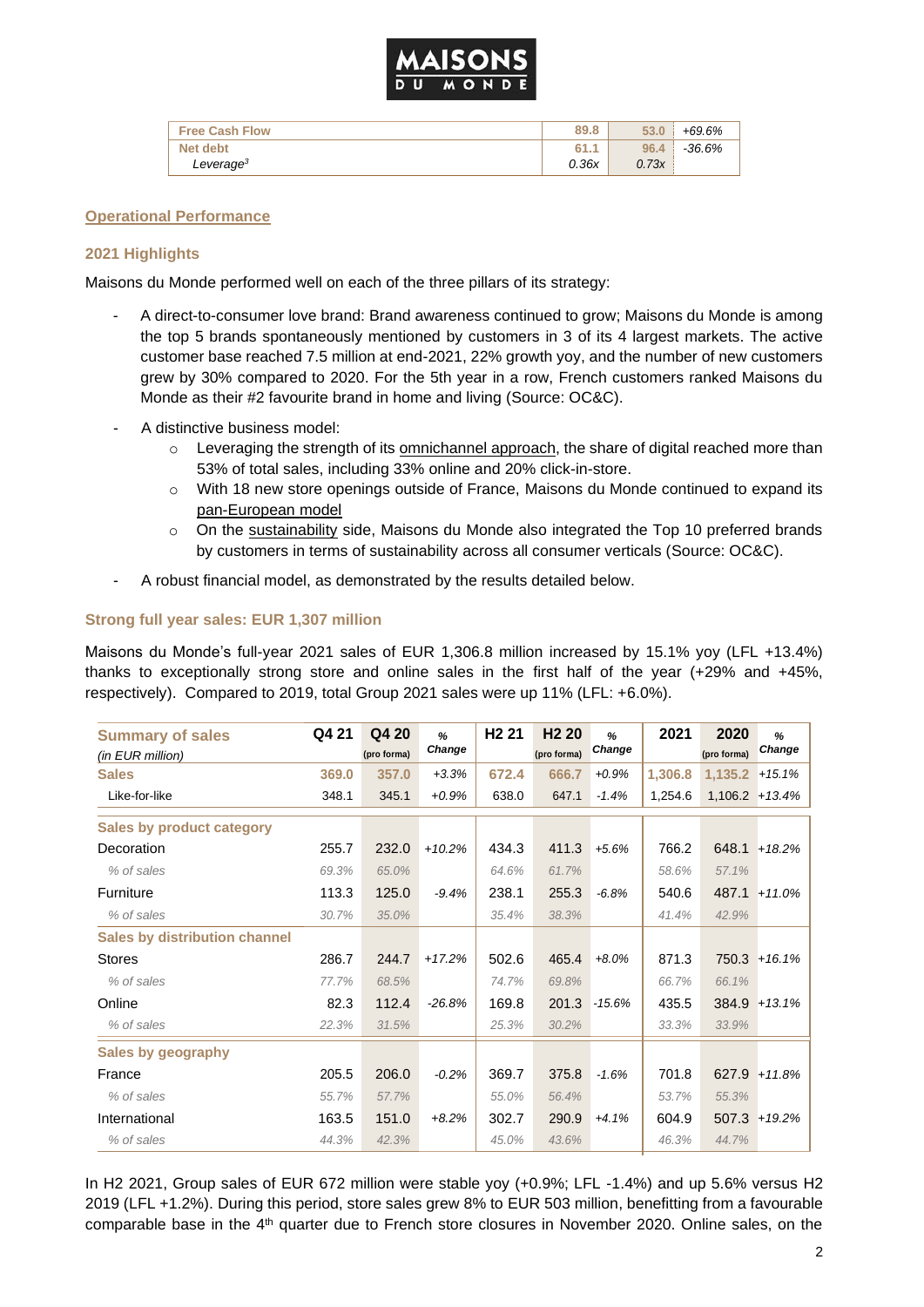

other hand, declined 15.6% to EUR 170 million and represented 25% of total 2<sup>nd</sup> half 2021 sales, crossing an exceptionally high comparable base.

Fourth-quarter 2021 sales amounted to EUR 369 million (+3.3% yoy; LFL +0.9%). Store sales were up a solid 17% due to the favourable comparable base mentioned above and good traffic momentum during the Christmas season. Online sales were down 27%, again due to an exceptionally high comparable base (Q4 21 online sales were up 4% compared to Q4 19).

#### **Sales by category**

**Decoration sales** of EUR 766.2 million grew 18.2% yoy. Demand was strong in this category and Maisons du Monde performed well thanks to its rigorous and agile management of sourcing throughout the year, enabling, among others, to secure the Christmas season.

**Furniture sales** were up 11.0% yoy at EUR 540.6 million, thanks to strong collections, as demonstrated by the success of products held in inventory, notably outdoor. The category was penalised in the second half by limited availability and longer delivery times. Despite heavy freight disruptions and pressure on the supply chain, overall inventory levels at the end of the year improved vs end-2020 but remained sub-optimal.

### **Sales by channel**

**Online sales**, representing one-third of total annual sales, increased 13% yoy to EUR 435.5 million while the share of new online customers increased by 30%. Online orders increased 19% in 2021 with distinct dynamics in each half on very different comparable bases, i.e. +61% vs H1 20; -42% vs H2 20. Annual online activity benefited from free in-store click & collect delivery, the introduction of pick-up points for large items as well as express delivery (24-48 hours).

Marketplace GMV totalled EUR 61 million over the year, representing ~24% of total online GMV in France. GMV in December 2021 was up 42% compared to December 2020, the marketplace's first full month of activity. As of 31 December 2021, more than 760 brands were featured, offering c. 95,000 SKUs, with a consistently high customer satisfaction rate, at 4 out of 5.

**Store sales** were up 16% yoy to EUR 871.3 million. The European network was closed on average for 15% of the time during the year (compared to 25% in 2020) due to Covid-related lockdowns. Second half 2021 store sales (+8% yoy) benefited from the fact that stores were open in November, unlike 2020. 2021 French store sales (56% of total store sales) totalled EUR 490 million (+10% yoy), while the rest of the European network added EUR 382 million (+25% yoy).

At 31 December 2021, Maisons du Monde had 357 stores, compared to 352 at 31 December 2020, with an average retail trading space per store of 1,213 m<sup>2</sup>. 2021 saw the opening of the first store in Austria and the ramp-up of Portugal, with 2 store openings in the  $4<sup>th</sup>$  quarter. The Group opened 8 new stores in the  $4<sup>th</sup>$ quarter: 2 each in Italy, Portugal and Spain as well as one each in Belgium and Switzerland. During the same period, the Group closed one store in France. Total store network commercial area of 433,000 m<sup>2</sup> increased 12,400 m<sup>2</sup> compared to 31 December 2020.

### **Sales by geography**

Sales in **France** reached EUR 701.8 million, up 11.8% vs 2020. Growth was driven by an acceleration of online activity in the  $1<sup>st</sup>$  half, supported by the rapid development of the marketplace and a higher opening ratio vs 2020 (84% in 2021 vs 76% in 2020).

**International** sales in 2021 totalled EUR 604.9 million, up 19.2%, and represented 46% of total sales. Activity was particularly strong in Spain and Italy in 2021, with growth rates close to 25% yoy. International store sales also benefitted from a higher opening rate of 85% in 2021 (vs 78% in 2020).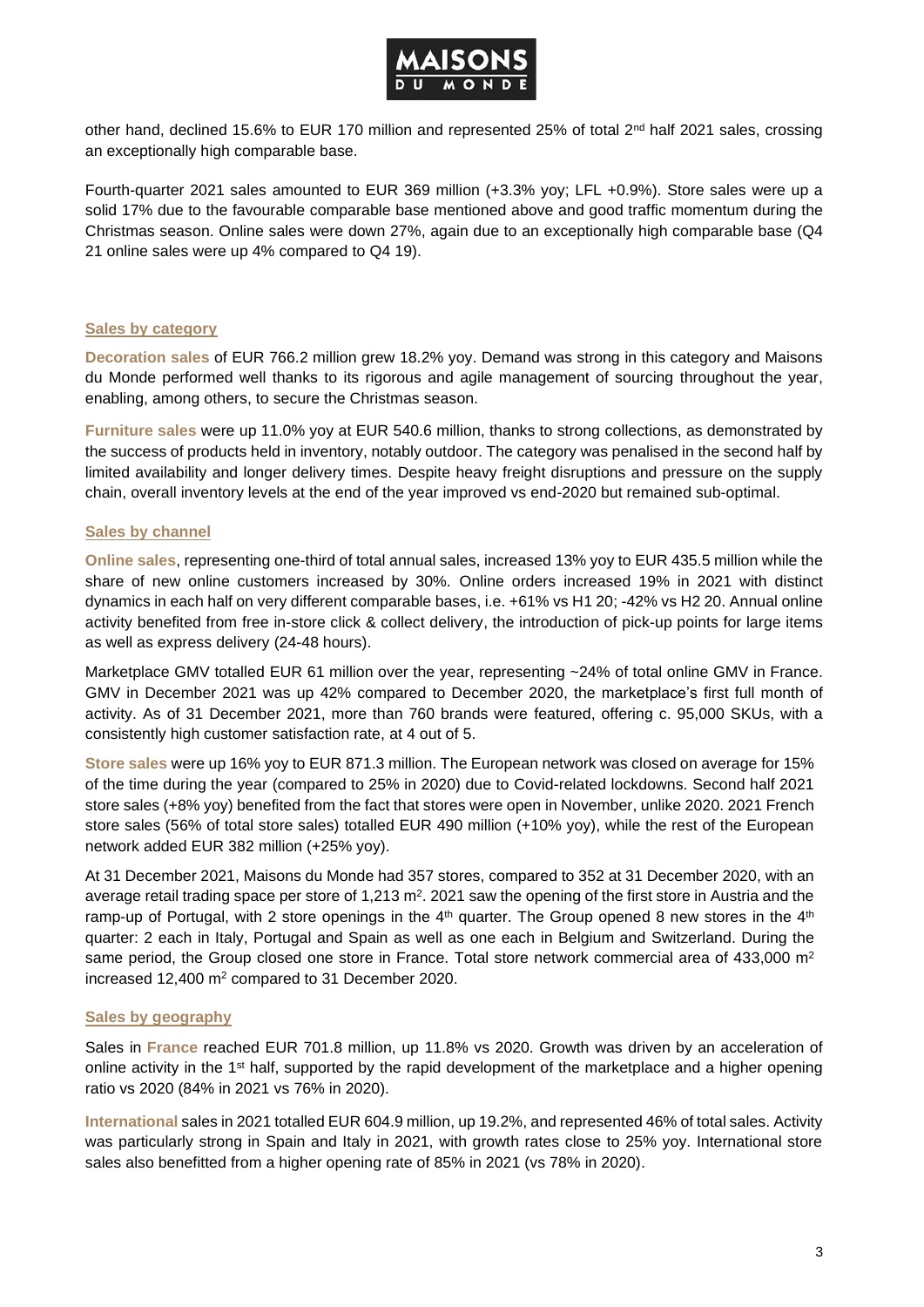

#### **Key 2021 events**

#### **Modani divestment**

The Group reduced its 70% stake in Modani to 15% on 10 November 2021. This transaction followed the completion of the strategic review announced in March 2021 and is in line with Maisons du Monde's new capital allocation strategy. It allows the Group to fully refocus on Europe, where its market knowledge and unique omnichannel model offer better value creation opportunities for Maisons du Monde's stakeholders.

#### **ESG Impact share buyback program**

The Group launched a EUR 50 million ESG share buyback program to run from 27 October 2021 through 27 May 2022. The ESG component consists of allocating the outperformance in purchasing the shares over the program's execution to the Maisons du Monde Foundation, which promotes actions to protect trees and forests and another not-for-profit dedicated to promoting equal opportunities for all. As of 31 December 2021, the Group had repurchased EUR 21 million of its shares. The shares acquired under this buyback program are intended to cover Maisons du Monde's employee share programmes and to be cancelled to reduce the share capital of Maisons du Monde.

#### **CSR commitment**

Maisons du Monde CSR achievements in 2021 included:

- Increase of the sustainable product offering
	- o Sustainable wood offer (certified, traced or recycled) +31% yoy
	- o Sustainable textiles offer (certified or recycled) +36% yoy
- Lower energy consumption milestones
	- o ISO 50001 certification of all French stores
	- o 97% of stores powered by renewable electricity
- Significant advances in waste reduction and green logistics via MDM repair centre
	- $\circ$  Deployment of the MDM repair centre: products repaired or reconditioned +85% yoy
	- o Member of the FRET 21 initiative to reduce the GHG emissions of Scope 3 freight activities
	- o Signature of the French e-commerce federation FEVAD's responsible e-commerce charter
- Major diversity and inclusion initiatives
	- o Signature of the diversity charter (*Entreprises pour la Cité*)
	- $\circ$  Launch of a mentoring program (Dema1n.org) to support young people with underprivileged backgrounds in their access to the labour market

As a reminder, Maisons du Monde benefits from top quartile positions in major indexes:

- o MSCI: Grade A
- o Sustainalytics: 10.5 (low risk)
- o Vigeo Eiris: top 5 global rank
- o SBF 120 [feminisation index:](https://www.egalite-femmes-hommes.gouv.fr/cp-resultats-de-la-8eme-edition-du-palmares-de-la-feminisation-des-instances-dirigeantes-des-entreprises-du-sbf120-25-10-2021/) top 5

In addition, in line with its ambition to create value for all its stakeholders and in the light of the company's excellent 2021 results, Maisons du Monde has decided to grant an exceptional EUR 500 bonus to all Group employees, in order to reward them for their commitment and support their purchasing power in the current inflationary context.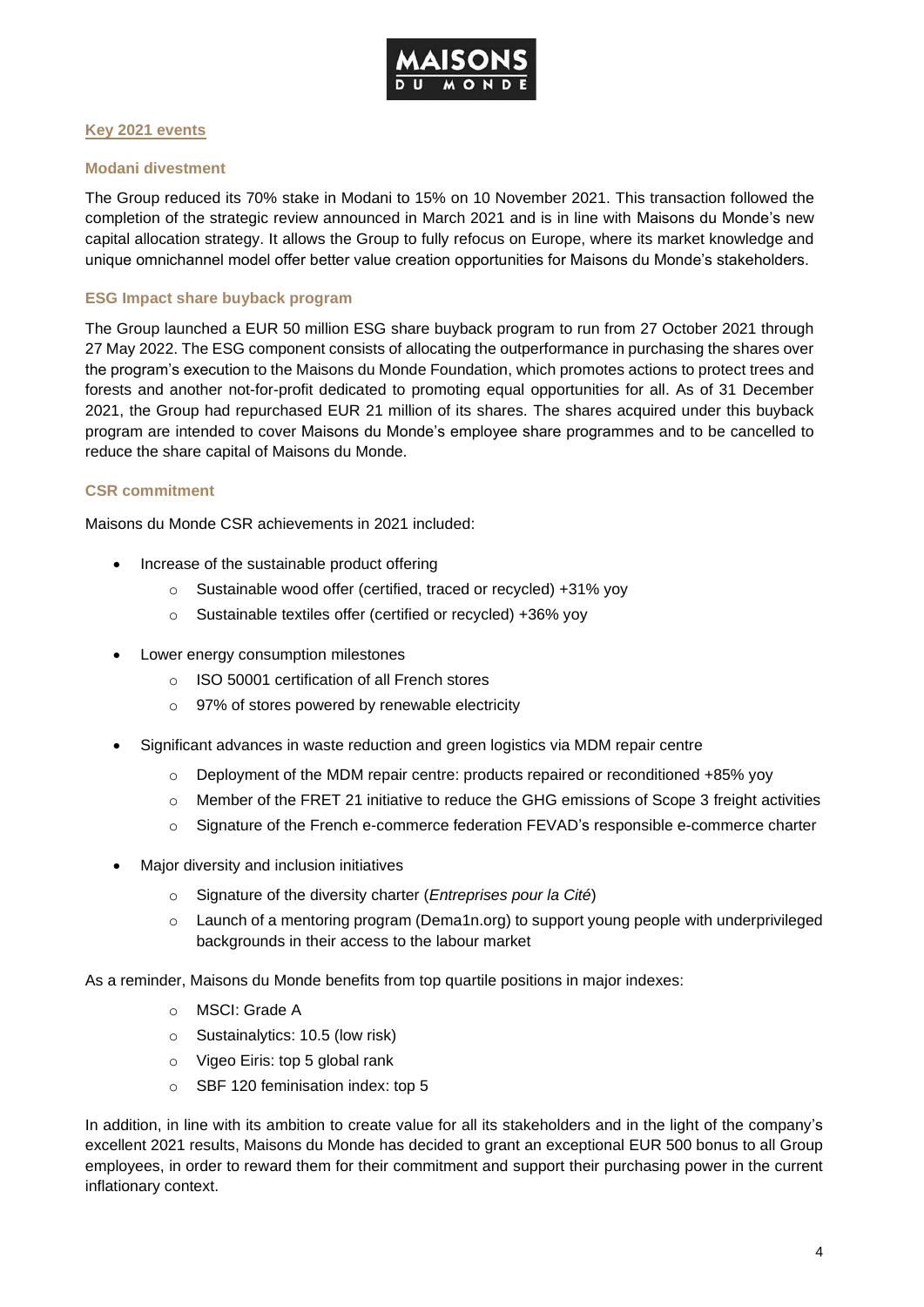

## **Financial Performance**

#### **Record-high EBIT of EUR 124 million with margin of 9.5% (vs 7.9% in 2020)**

Gross margin increased 15% and amounted to EUR 867 million (66.5% as a percentage of sales, stable vs 2020). This growth is explained by:

- an increase in sales volume,
- good management of suppliers and freight contracts in a context of strong inflation which will last in 2022, and
- a low level of promotions.

These elements mostly offset:

- higher store operating and central costs (up 19% yoy reflecting 21 gross store openings vs 8 in 2020),
- the absence of 2020 governmental Covid-related subsidies and
- advertising costs, which increased 46% to support brand awareness development and, the marketplace ramp-up.

The decrease in logistics costs (-2.7%) comes from improved operational efficiencies in transportation and the absence of one-time Covid-related 2020 costs.

As a result, **EBITDA** was up 17% to EUR 279 million (EBITDA margin: 21.4% +38 bps vs 2020), while 2021 **EBIT** reached an all-time high of EUR 124 million (up from EUR 89 million in 2020) with an associated margin of 9.5% (+161 bps).

| <b>Gross margin, EBITDA, EBIT</b><br>(in EUR million)   | 2021    | 2020<br>(pro forma) | $\frac{9}{6}$<br>change |
|---------------------------------------------------------|---------|---------------------|-------------------------|
| <b>Sales</b>                                            | 1,306.8 | 1,135.2             | $+15.1%$                |
| Cost of goods sold $4$                                  | (438.2) | (379.7)             | $+15.4%$                |
| <b>Gross margin</b>                                     | 868.5   | 755.5               | $+15.0%$                |
| As a % of Sales                                         | 66.5%   | 66.5%               | nc                      |
| Store operating and central costs                       | (354.4) | (298.0)             | $+18.9%$                |
| Advertising costs                                       | (64.9)  | (44.6)              | +45.6%                  |
| Logistics costs                                         | (170.0) | (174.6)             | $-2.7%$                 |
| <b>Operating Costs</b>                                  | (589.4) | (517.2)             | $+14.0%$                |
| <b>EBITDA</b>                                           | 279.2   | 238.3               | $+17.2%$                |
| As a % of Sales                                         | 21.4%   | 21.0%               | $+38$ bps               |
| Depreciation, amortisation and allowance for provisions | (155.4) | (149.0)             | $+4.3%$                 |
| <b>EBIT</b>                                             | 123.8   | 89.2                | $+38.7%$                |
| As a % of Sales                                         | 9.5%    | 7.9%                | $+161$ bps              |

Other net operating expenses were mainly related to store closure costs.

Net financial expense declined to EUR 19 million as 2020 was impacted by interest expense on the EUR 150 million drawdown of revolving credit facilities.

Income tax declined to EUR 26 million as 2020 income tax included a provision related to an international tax risk while 2021 benefitted from a partial reversal of the 2020 provision. The effective tax rate was 28%.

**Net income** from continuing operations amounted to EUR 68 million, up 58% yoy. Including net income from discontinued operations, total net income was EUR 79 million with an associated reported EPS of EUR 1.72 (compared to EUR 0.03 in 2020), an all-time high. EPS, excluding the proceeds from the sale of Modani, was EUR 1.52, up 58% vs 2020 and 15% vs 2019.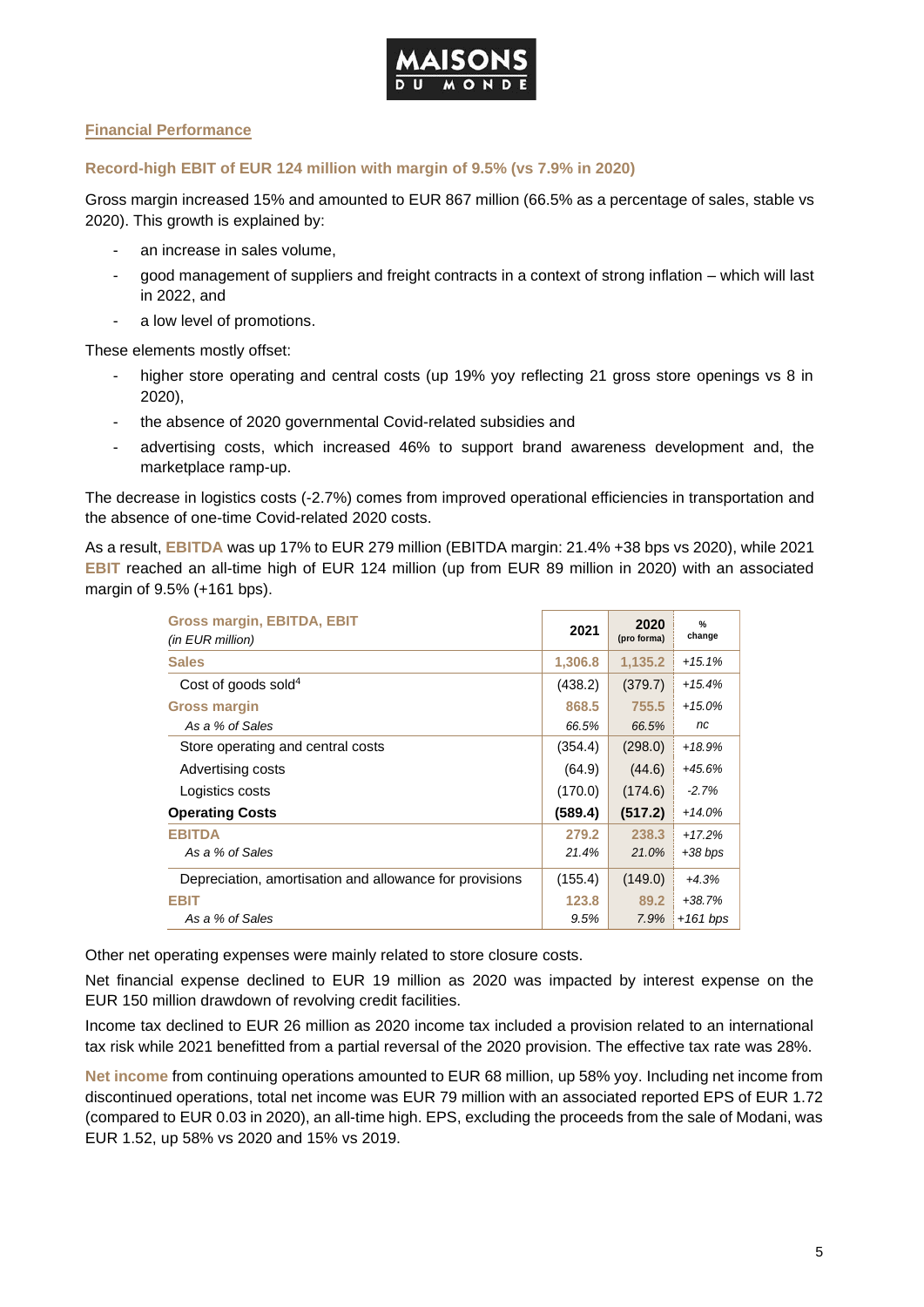

#### **Strong cash flow generation: free cash flow at EUR 90 million**

| (in EUR million)                                      | 31 Dec. 2021 | 31 Dec. 2020<br>(pro forma) |
|-------------------------------------------------------|--------------|-----------------------------|
| <b>EBITDA</b>                                         | 279.2        | 238.3                       |
| Change in working capital                             | 9.8          | 17.3                        |
| Change in other operating items                       | (37.9)       | (40.7)                      |
| Net cash generated by/ (used in) operating activities | 251.1        | 214.9                       |
| Capital expenditures (Capex)                          | (51.5)       | (46.4)                      |
| Change in debt on fixed assets                        | 2.4          | (4.6)                       |
| Proceeds from sale of non-current assets              | 1.2          | 0.8                         |
| Decrease in lease debt                                | (102.1)      | (99.0)                      |
| Decrease in lease debt/Lease interest paid            | (11.3)       | (12.6)                      |
| <b>Free cash flow</b>                                 | 89.8         | 53.0                        |

Free cash flow came in at EUR 90 million compared to EUR 53 million in 2020. This increase is mainly the result of the EBITDA improvement. The working capital requirement decreased by EUR 8 million due to higher inventory levels and trade payables slightly offset by lower accounts receivable. Capex was up EUR 5 million due to higher store development investments, while the capex to net sales ratio stood at 3.9%.

#### **Net financial debt**

Thanks to its strong liquidity, in 2021 the Group reimbursed the EUR 50 million term loan associated with its Senior Credit Facility as well as the EUR 150 million French state-guaranteed loan.

The Group's gross debt position (excluding finance leases) at 31 December 2021 was EUR 222 million at the end of 2021, vs EUR 389 million at the end of 2020. Taking into account its cash and cash equivalents position of EUR 163 million, Maisons du Monde's net debt position at 31 December 2021 was EUR 61 million (leverage of 0.36x, down from 0.73x at 31 December 2020).

| (in EUR million)                          |              |              |
|-------------------------------------------|--------------|--------------|
| Net debt calculation                      | 31 Dec. 2021 | 31 Dec. 2020 |
| Convertible bonds ("OCEANE")              | 191.0        | 186.5        |
| Term Ioan                                 |              | 49.9         |
| <b>Revolving Credit Facilities (RCFs)</b> | (0.1)        | (0.2)        |
| State guaranteed term loan (PGE)          |              | 150.3        |
| Other debt <sup>5</sup>                   | 30.8         | 2.1          |
| <b>Gross debt</b>                         | 221.7        | 388,6        |
| Finance leases                            | 594.2        | 620.1        |
| Cash & cash equivalents                   | (163.2)      | (296.7)      |
| Net debt (IFRS 16)                        | 652.6        | 711.9        |
| Less: Lease debt (IFRS 16)                | (594.2)      | (620.1)      |
| Plus: Lease debt (finance lease)          | 2.7          | 4.6          |
| <b>Net debt</b>                           | 61.1         | 96.4         |
| LTM (Last twelve months) EBITDA           | 169.0        | 132.1        |
| Leverage <sup>3</sup>                     | 0.36x        | 0.73x        |

# **Net debt & leverage**

#### **Dividend**

The Shareholders' Annual General Meeting is scheduled to be held on 31 May 2022, at which time shareholders will be asked to approve the dividend in the amount of EUR 55 cents per share, an 80% increase compared to 2020, translating to a pay-out ratio of 36% of EPS excluding Modani sale. If approved, the exdividend date will be June 8, 2022, and dividends will be payable on June 10, 2022.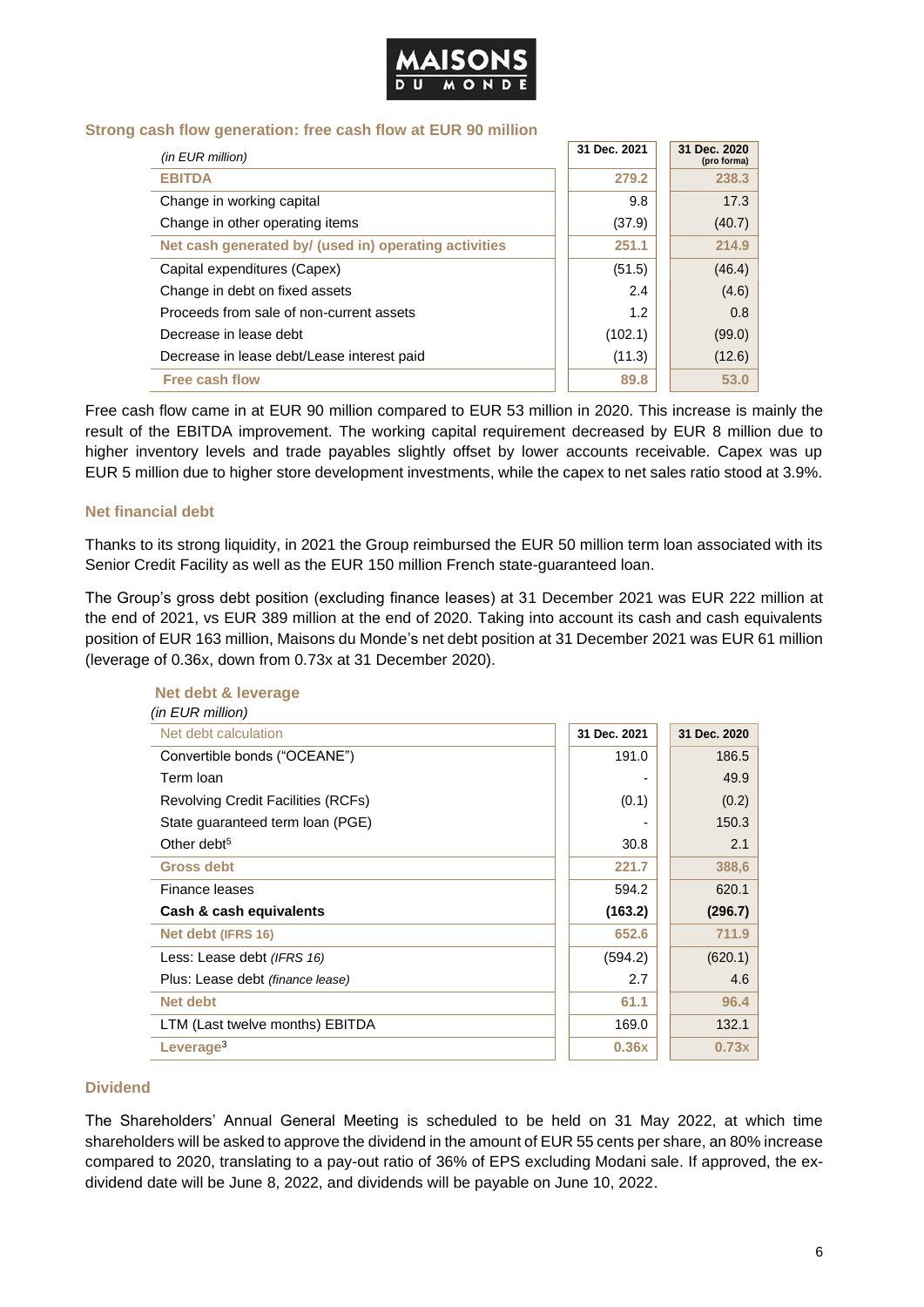

#### **2022 commercial priorities**

For 2022**,** the Group aims at reinforcing its brand positioning and continuing to improve customer experience across the board. Home office and outdoor categories have been enriched to meet increasing customer demand. New capsule collections will be launched, and the share of our sustainable offering will keep increasing, under the "Good is Beautiful" label which was launched in February.

The replenishment of inventories in a still complex raw material and freight environment remains a top priority, together with the opening the Northern France distribution centre. The Group is also working to increase its product traceability ratio as well as further enhance supplier governance.

The marketplace will reach all French stores and will be deployed in one new country over the course of the year. Maintaining its focus on its international development agenda, the Group will open 5 to 10 new stores outside France, and keep on rationalising its French store network, by closing 0 to 5 stores while maintaining commercial area at a stable level.

### **2022 guidance**

In an environment that remains complex and volatile, 2022 has begun with continued pressure on the supply chain, as well as soft consumption partly due to the global inflationary context. As expected, the Group sees a slow start to the year, while the second half of the year will benefit from a progressive inventory replenishment to support top line growth acceleration. More recently, material geopolitical uncertainties have arisen, with yet to be determined impact on demand and supply, hindering visibility for the next few months. In this context, the Group's full-year 2022 objectives are:

- Positive top line growth, to be fine-tuned as visibility improves
- An EBIT margin around 9%
- FCF of EUR 65 million to 75 million
- Reduction of the Group's carbon intensity: CO2 neutrality for scopes 1 and 2
- Dividend pay-out ratio of 30% to 40%

The Group also confirms its 2025 objectives unveiled last November:

- Revenues of between EUR 1.8 and EUR 1.9 billion
- An EBIT margin of around 11%
- Cumulative free cash flow of more than EUR 350 million during the 2022-2025 period.
- Increase of the Group's sustainable offer of products to reach 40% of Maisons du Monde products included in our "Good is Beautiful" selection by 2025 (20% of sustainable products in 2020)

### **Governance**

Maisons du Monde announces the appointment of Alexandra Palt, *Chief Corporate Responsibility Officer of the L'Oréal group and CEO of the Fondation L'Oréal* to the Board of Directors as an independent director, which will be submitted to shareholders at the General Meetings on May 31, 2022.

As a result, subject to approval by the General Meeting, the Board of Directors of Maisons du Monde will be made up of 8 directors on this date:

- who will all be independent within the meaning of the Afep-MEDEF Code, with the exception of the Chief Executive Officer, Julie Walbaum, and the director representing the employees,

- who will respect the rules of equality between men and women, the latter representing 57% of the members of the Board,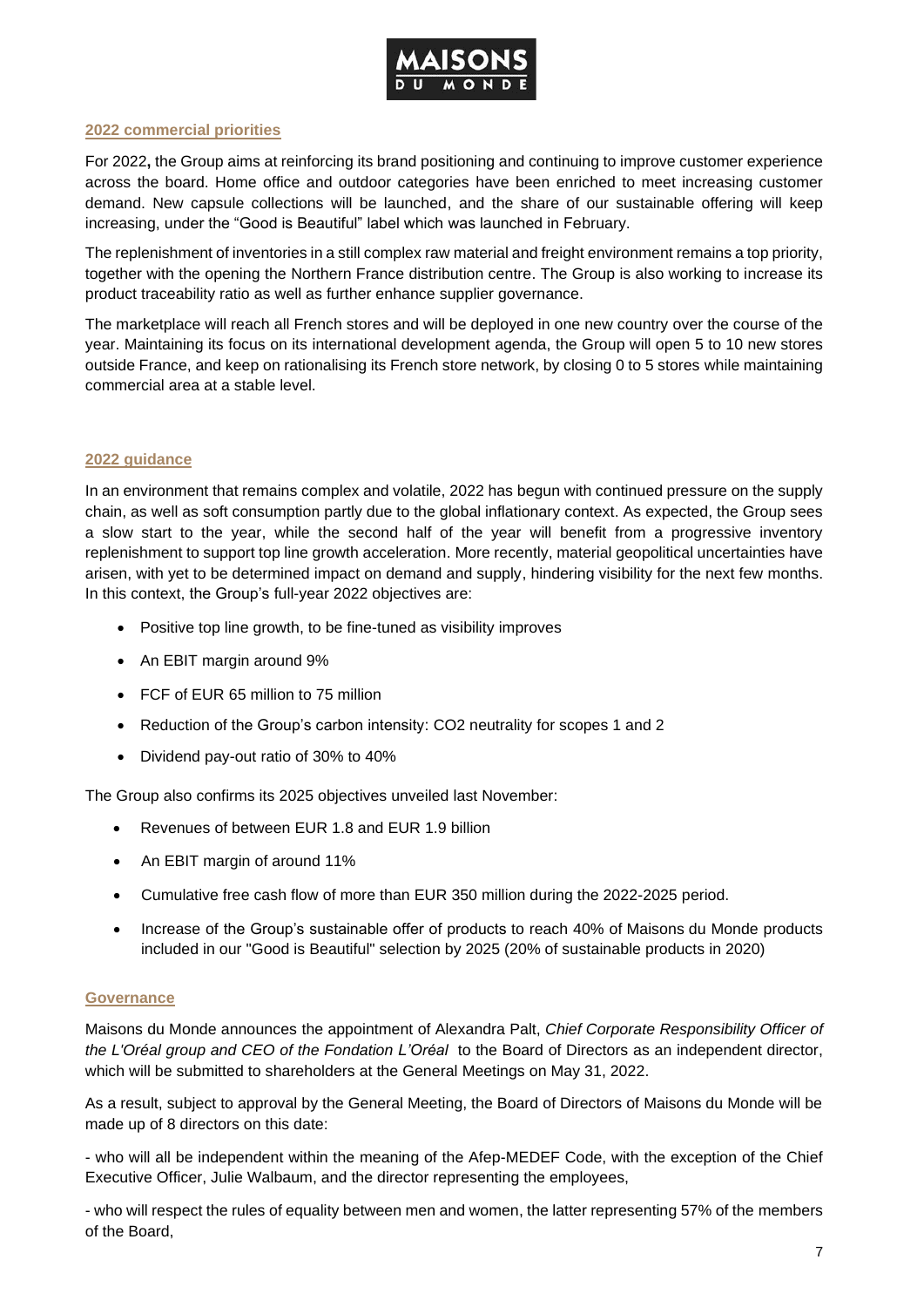

- which will include 25% of directors of foreign nationality.

#### *Biography:*

*Alexandra Palt is a lawyer by training and a specialist in human rights. After collaborating with Amnesty International, then being director of the promotion of equality at the High Authority for the Fight against Discrimination and for Equality (HALDE), she worked for ten years in organisations specialising in CSR and diversity. In 2012, she joined L'Oréal, where she launched the Group's first sustainable development program. Having become Chief Corporate Responsibility Officer of the L'Oréal group and CEO of the Fondation L'Oréal, she joined the Group Executive Committee in 2019. In June 2020, the Group launched its second sustainable development strategy, L'Oréal for the Future, with a series of ambitious objectives for 2030.*

*\*\*\**

#### *Conference call for investors and analysts*

Date: 10 March 2022 at 09.00 CET

Speakers: Julie Walbaum, CEO and Régis Massuyeau, CFO

#### Connection details:

- Webcast:<https://edge.media-server.com/mmc/p/r8rbovwz>
- Conference call:
	- o France: +33 (0)1 70 70 07 81
	- o UK: +44 (0) 2071 928338
	- $O$  USA: +1 646 741 3167
	- o Password: 8798371

**\*\*\***

#### *Financial calendar*

| 4 May 2022             | Q1 2022 sales                    |
|------------------------|----------------------------------|
| 31 May 2022            | <b>Annual General Meeting</b>    |
| <b>10 June 2022</b>    | Dividend payment date (proposed) |
| 28 July 2022           | Q2 and H1 2022 financial results |
| <b>27 October 2022</b> | Q3 and 9M 2022 sales             |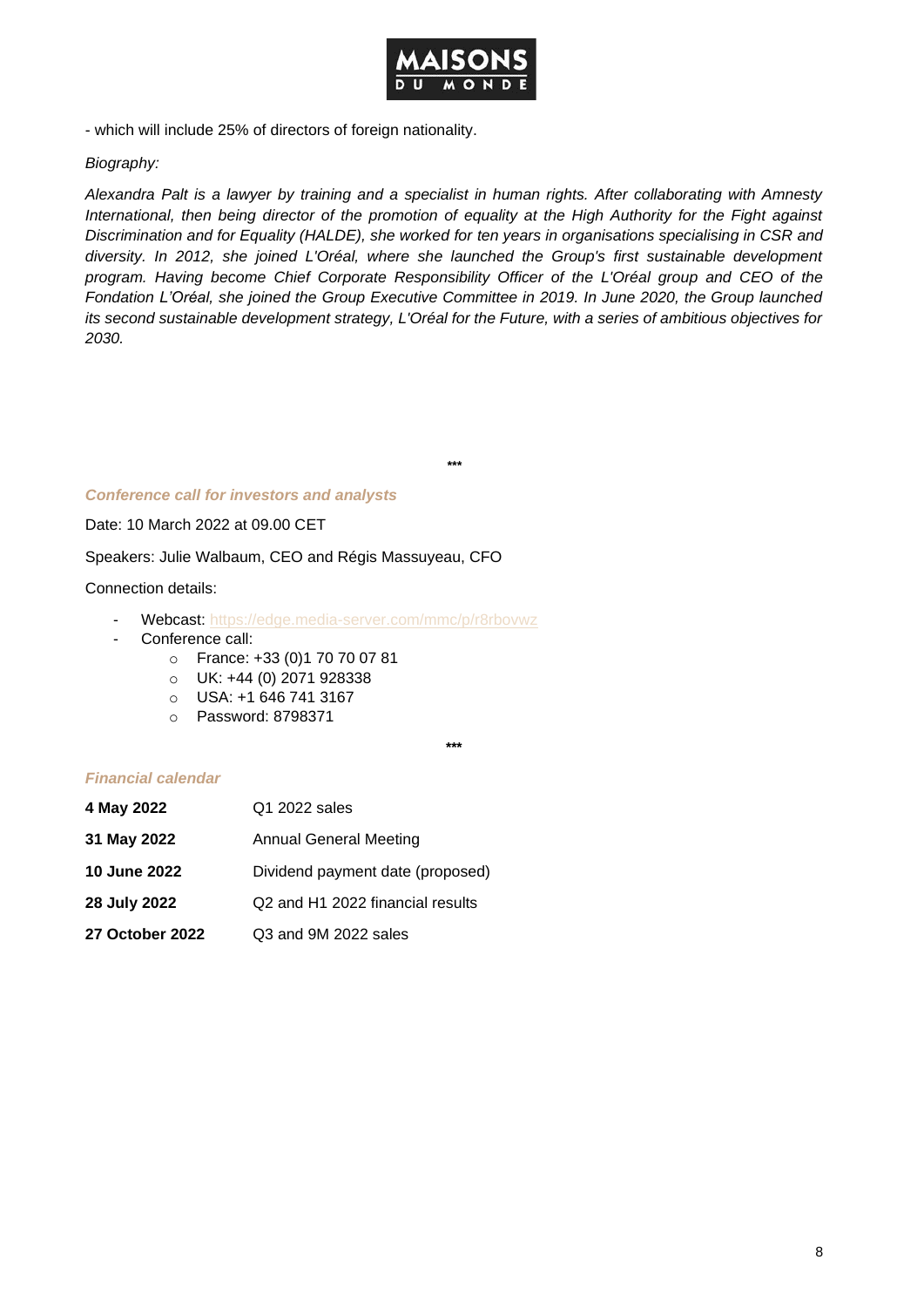

#### *Disclaimer: Forward Looking Statement*

This press release contains certain statements that constitute "forward-looking statements," including but not limited to statements that *are predictions of or indicate future events, trends, plans or objectives, based on certain assumptions or which do not directly relate to* historical or current facts. Such forward-looking statements are based on management's current expectations and beliefs and are subject *to a number of risks and uncertainties that could cause actual results to differ materially from the future results expressed, forecasted or implied by such forward- looking statements. Accordingly, no representation is made that any of these statements or forecasts will come to pass or that any forecast results will be achieved. Any forward-looking statements included in this press release speak only* as of the date hereof and will not give rise to updates or revision. For a more complete list and description of such risks and uncertainties, *refer to Maisons du Monde's filings with the French Autorité des marchés financiers.*

**\*\*\***

#### *About Maisons du Monde*

*Maisons du Monde, a uniquely positioned and beloved brand across Europe, stands as the European leader in inspirational and affordable home & living. It offers a wide and constantly renewed range of furniture and home accessories across multiple styles. Creativity, inspiration and engagement are the brand's core pillars. Leveraging its distinctive direct-to-consumer omnichannel model, the company generates over 50% of its sales digitally, through its online platform and in-store digital sales and operates 357 stores across 9 European countries. End 2020, the Group launched a curated marketplace to complement its offering and become the reference one-stop shop in inspirational and affordable home and living. In November 2021, Maisons du Monde unveiled its company purpose: "Inspiring everyone to open up to the world, to create together unique, warm and sustainable places to live."*

**[corporate.maisonsdumonde.com](https://corporate.maisonsdumonde.com/en)**

**\*\*\***

**Contacts**

**Investor Relations Press Relations** Clémence Mignot-Dupeyrot Tel: (+33) 6 20 36 93 58

[cmignot@maisonsdumonde.com](mailto:cmignot@maisonsdumonde.com) pbarbe@maisonsdumonde.com

Pierre Barbe Tel: (+33) 6 23 23 08 51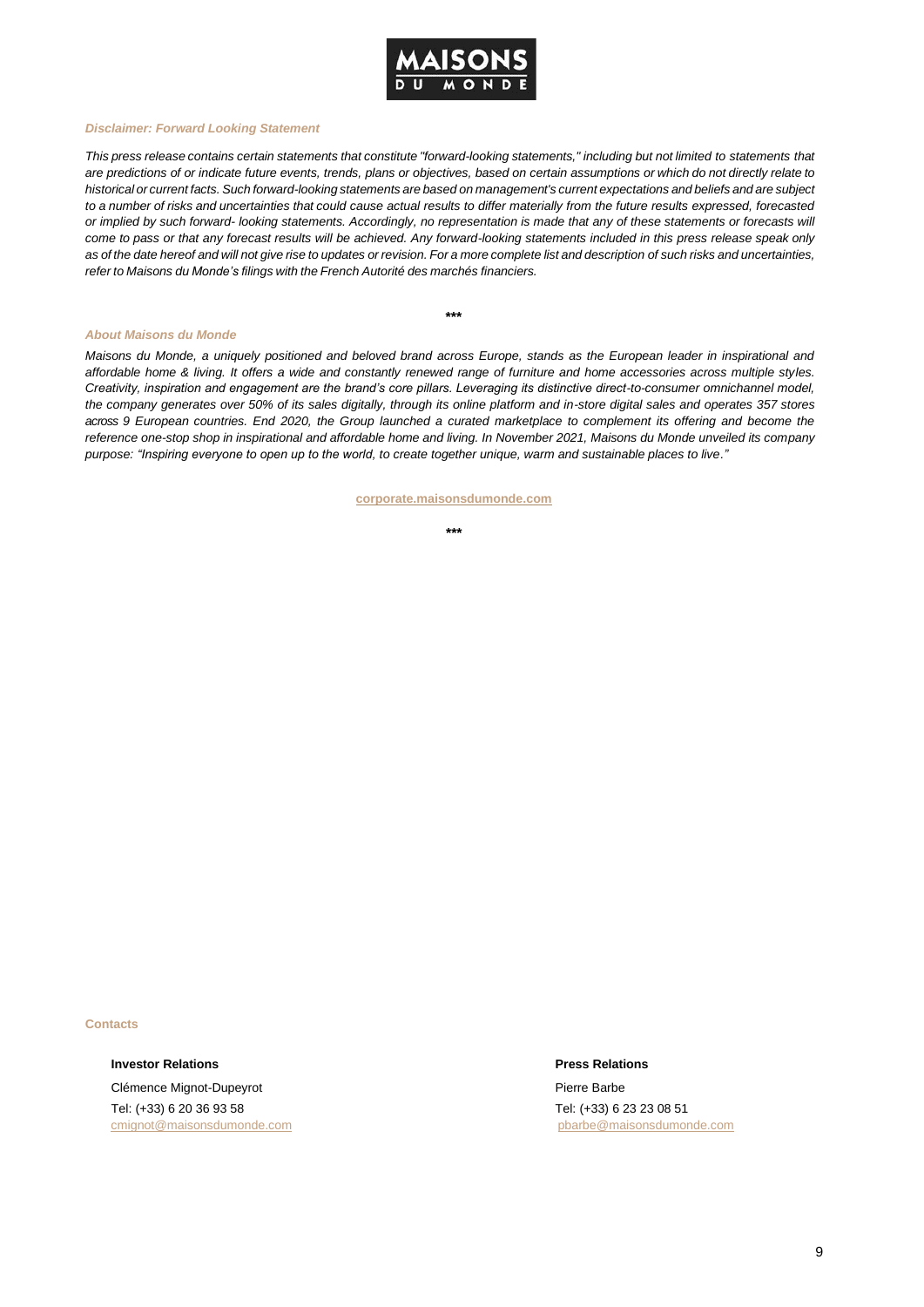

## *APPENDIX*

#### **Consolidated financial statements**

| <b>Consolidated income statement</b><br>(in EUR million) | 2021    | 2020<br>(pro forma) | IFRS <sub>5</sub><br>adjustments | 2020<br>(Reported) |
|----------------------------------------------------------|---------|---------------------|----------------------------------|--------------------|
| <b>Sales</b>                                             | 1,306.8 | 1,135.2             | (46.9)                           | 1,182.1            |
| Other revenue                                            | 46.9    | 42.6                | (2.5)                            | 45.0               |
| <b>Total revenue</b>                                     | 1,353.7 | 1,177.8             | (49.4)                           | 1,227.1            |
| Cost of sales <sup>4</sup>                               | (438.3) | (379.7)             | 24.0                             | (403.7)            |
| <b>Gross Margin<sup>6</sup></b>                          | 868.5   | 755.5               | (23.1)                           | 778.5              |
| As a % of Sales                                          | 66.5%   | 66.5%               |                                  | 65.9%              |
| Personnel expenses                                       | (252.1) | (222.6)             | 6.1                              | (228.7)            |
| <b>External expenses</b>                                 | (381.0) | (334.6)             | 16.7                             | (351.3)            |
| Depreciation, amortisation and allowance for provisions  | (155.4) | (149.0)             | 5.4                              | (154.4)            |
| Fair value – derivative financial instruments            | (8.0)   | 5.2                 |                                  | 5.2                |
| Other income/(expenses) from operations                  | (3.1)   | (2.6)               | 0.7                              | (3.4)              |
| <b>Current operating profit</b>                          | 115.7   | 94.4                | 3.5                              | 90.9               |
| Other operating income and expenses                      | (2.1)   | 4.6                 | 54.7                             | (50.1)             |
| <b>Operating profit / (loss)</b>                         | 113.7   | 99.0                | 58.3                             | 40.7               |
| Cost of net debt                                         | (6.5)   | (7.9)               |                                  | (7.9)              |
| Cost of lease debt                                       | (11.5)  | (11.7)              | 1.1                              | (12.8)             |
| Finance income                                           | 2.8     | 2.5                 |                                  | 2.5                |
| Finance expenses                                         | (4.2)   | (5.1)               |                                  | (5.1)              |
| <b>Financial profit / (loss)</b>                         | (19.4)  | (22.2)              | 1.1                              | (23.3)             |
| Profit / (loss) before income tax                        | 94.2    | 76.8                | 59.4                             | 17.4               |
| Income tax                                               | (26.1)  | (33.8)              | (0.2)                            | (33.6)             |
| <b>Profit / (loss) from continuing operations</b>        | 68.1    | 43.1                | 43.1                             |                    |
| Profit / (loss) from discontinued operations             | 11.0    | (59.2)              | (59.2)                           |                    |
| Profit / (loss)                                          | 79.1    | (16.1)              |                                  | (16.1)             |
| Attributable to:                                         |         |                     |                                  |                    |
| • Owners of the parent                                   | 77.4    | 1.5                 |                                  | 1.5                |
| • Non-controlling interests                              | 1.7     | (17.6)              |                                  | (17.6)             |
| Reported EPS (in €)                                      | 1.72    | 0.03                |                                  | 0.03               |
| Attributable to:                                         |         |                     |                                  |                    |
| • Continuing activities                                  | 1.52    | 0.96                |                                  | 0.96               |
| • Discontinued activities                                | 0.21    | (0.93)              |                                  | (0.93)             |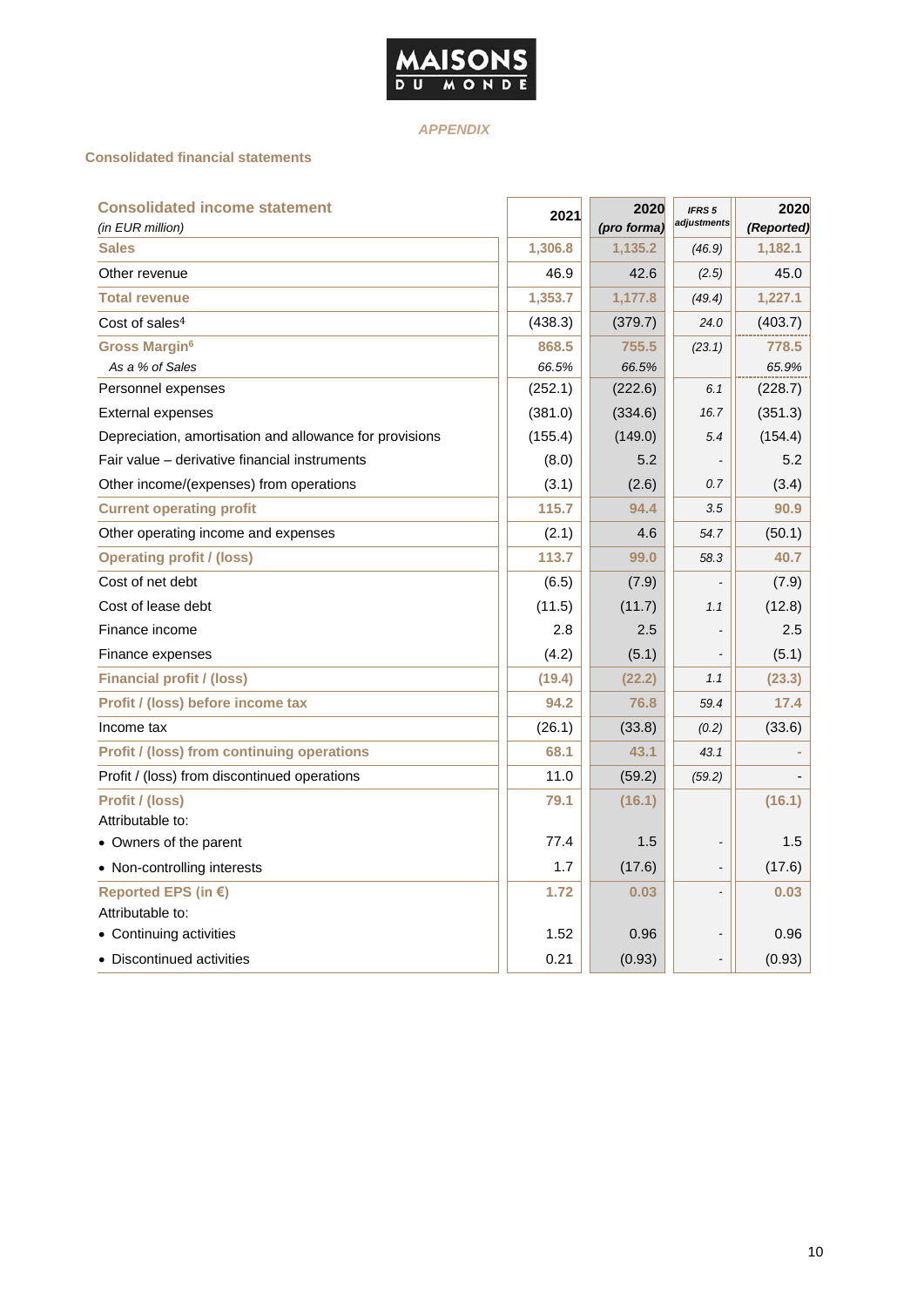

| <b>Consolidated balance sheet</b>               | 31 Dec. 2021 | 31 Dec. 2020     |  |  |
|-------------------------------------------------|--------------|------------------|--|--|
| (in EUR million)<br><b>ASSETS</b>               |              | (pro forma $7$ ) |  |  |
| Goodwill                                        | 327.0        | 327.0            |  |  |
| Other intangible assets                         | 232.7        | 243.1            |  |  |
| Property, plant and equipment                   | 164.9        | 162.1            |  |  |
| Right-of-use assets related to lease contracts  | 601.3        | 628.6            |  |  |
| Other non-current financial assets              | 17.0         | 15.8             |  |  |
| Deferred income tax assets                      | 8.6          | 6.3              |  |  |
| Derivative financial instruments                | 3.4          |                  |  |  |
| <b>NON-CURRENT ASSETS</b>                       | 1,354.9      | 1,383.0          |  |  |
| Inventory                                       | 193.8        | 171.5            |  |  |
| Trade receivables and other current receivables | 105.6        | 107.3            |  |  |
| Current income tax assets                       | 13.0         | 9.9              |  |  |
| Derivative financial instruments                | 13.1         |                  |  |  |
| Cash and cash equivalents                       | 163.2        | 296.7            |  |  |
| <b>CURRENT ASSETS</b>                           | 488.8        | 585.5            |  |  |
| <b>TOTAL ASSETS</b>                             | 1,843.6      | 1,968.5          |  |  |
|                                                 |              |                  |  |  |
| <b>EQUITY AND LIABILITIES</b>                   |              |                  |  |  |
| <b>TOTAL EQUITY</b>                             | 652.4        | 594.7            |  |  |
| Non-current borrowings                          | 1.0          | 1.6              |  |  |
| Non-current convertible bonds                   | 191.4        | 186.8            |  |  |
| Medium and long-term lease liability            | 483.6        | 508.1            |  |  |
| Deferred income tax liabilities                 | 52.3         | 41.7             |  |  |
| Post-employment benefits                        | 12.5         | 11.4             |  |  |
| Provisions                                      | 9.5          | 7.5              |  |  |
| Derivative financial instruments                | 0.2          | 17.0             |  |  |
| Other non-current liabilities                   | 4.2          | 6.5              |  |  |
| <b>NON-CURRENT LIABILITIES</b>                  | 754.6        | 780.7            |  |  |
| Current borrowings and convertible bonds        | 29.3         | 200.1            |  |  |
| Short-term lease liability                      | 110.6        | 111.9            |  |  |
| Trade payables and other current payables       | 290.2        | 255.3            |  |  |
| Provisions                                      | 5.7          | 4.5              |  |  |
| Current income tax liabilities                  | 0.9          | 2.6              |  |  |
| Derivative financial instruments                |              | 18.6             |  |  |
| <b>CURRENT LIABILITIES</b>                      | 436.6        | 593.1            |  |  |
| <b>TOTAL LIABILITIES</b>                        | 1,191.3      | 1,373.8          |  |  |
| <b>TOTAL EQUITY AND LIABILITIES</b>             | 1,843.6      | 1,968.5          |  |  |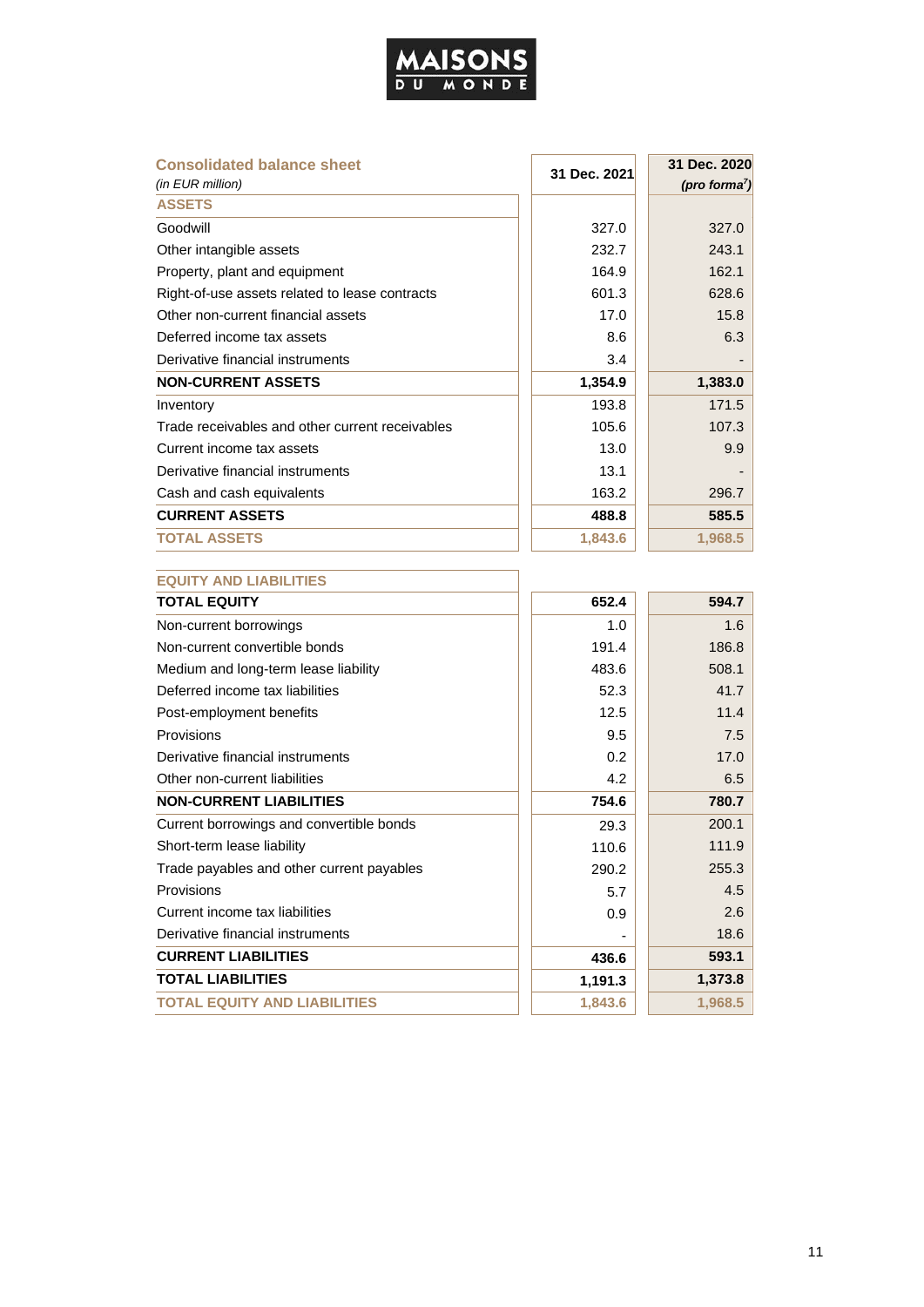

#### **Consolidated cash flow statement**

| (in EUR million $-$ IFRS 16)                                        | 31 Dec. 2021 | 31 Dec. 2020 <sup>8</sup> |
|---------------------------------------------------------------------|--------------|---------------------------|
| Profit/(loss) before income tax                                     | 105.2        | 17.4                      |
| Adjustments for:                                                    |              |                           |
| Depreciation, amortisation, and allowance for provisions            | 157.7        | 201.4                     |
| Net gain/(loss) on disposals                                        | (3.0)        | 3.5                       |
| Fair value – derivative financial instruments                       | 8.0          | (5.2)                     |
| Share-based payments<br>٠                                           | 0.3          | $2.2\phantom{0}$          |
| Cost of net financial debt                                          | 6.5          | 7.9                       |
| Cost of lease debt                                                  | 12.2         | 12.9                      |
| Change in operating working capital requirement:                    |              |                           |
| (Increase)/decrease in inventory                                    | (34.1)       | 38.2                      |
| (Increase)/decrease in trade and other receivables                  | (6.5)        | (57.6)                    |
| Increase/(decrease) in trade and other payables                     | 50.6         | 41.2                      |
| Income tax paid                                                     | (38.2)       | (40.5)                    |
| Net cash generated by/(used in) operating activities <sup>(a)</sup> | 258.7        | 221.3                     |
| Acquisition of non-current assets:                                  |              |                           |
| Property, plant and equipment                                       | (42.4)       | (34.9)                    |
| Intangible assets                                                   | (9.8)        | (12.3)                    |
| <b>Financial assets</b>                                             | (2.0)        |                           |
| Other non-current assets                                            | (0.4)        | (0.3)                     |
| Sale of consolidated companies net of cash sold                     | 12.2         |                           |
| Change in debt on fixed assets                                      | 2.4          | (4.6)                     |
| Proceeds from sale of non-current assets                            | 1.2          | 0.8                       |
| Net cash generated by/(used in) investing activities <sup>(b)</sup> | (38.7)       | (51.3)                    |
| Proceeds from issuance of borrowings                                | 0.0          | 300.6                     |
| Repayment of borrowings                                             | (200.5)      | (150.2)                   |
| Decrease of lease debt                                              | (105.0)      | (103.3)                   |
| Acquisitions (net) of treasury shares                               | (20.4)       | 0.5                       |
| Dividends paid                                                      | (13.5)       | 0.0                       |
| Interest paid                                                       | (2.2)        | (2.9)                     |
| Interest on lease debt                                              | (12.0)       | (12.6)                    |
| Net cash generated by/(used in) financing activities <sup>(c)</sup> | (353.5)      | 32.1                      |
| Exchange gains/(losses) on cash and cash equivalents                | (0.0)        | 0.1                       |
| Net increase/(decrease) in cash & cash equivalents(a)+(b)+(c)       | (133.5)      | 202.2                     |
| Cash & cash equivalents at period begin                             | 296.7        | 94.5                      |
| Cash & cash equivalents at period end                               | 163.2        | 296.7                     |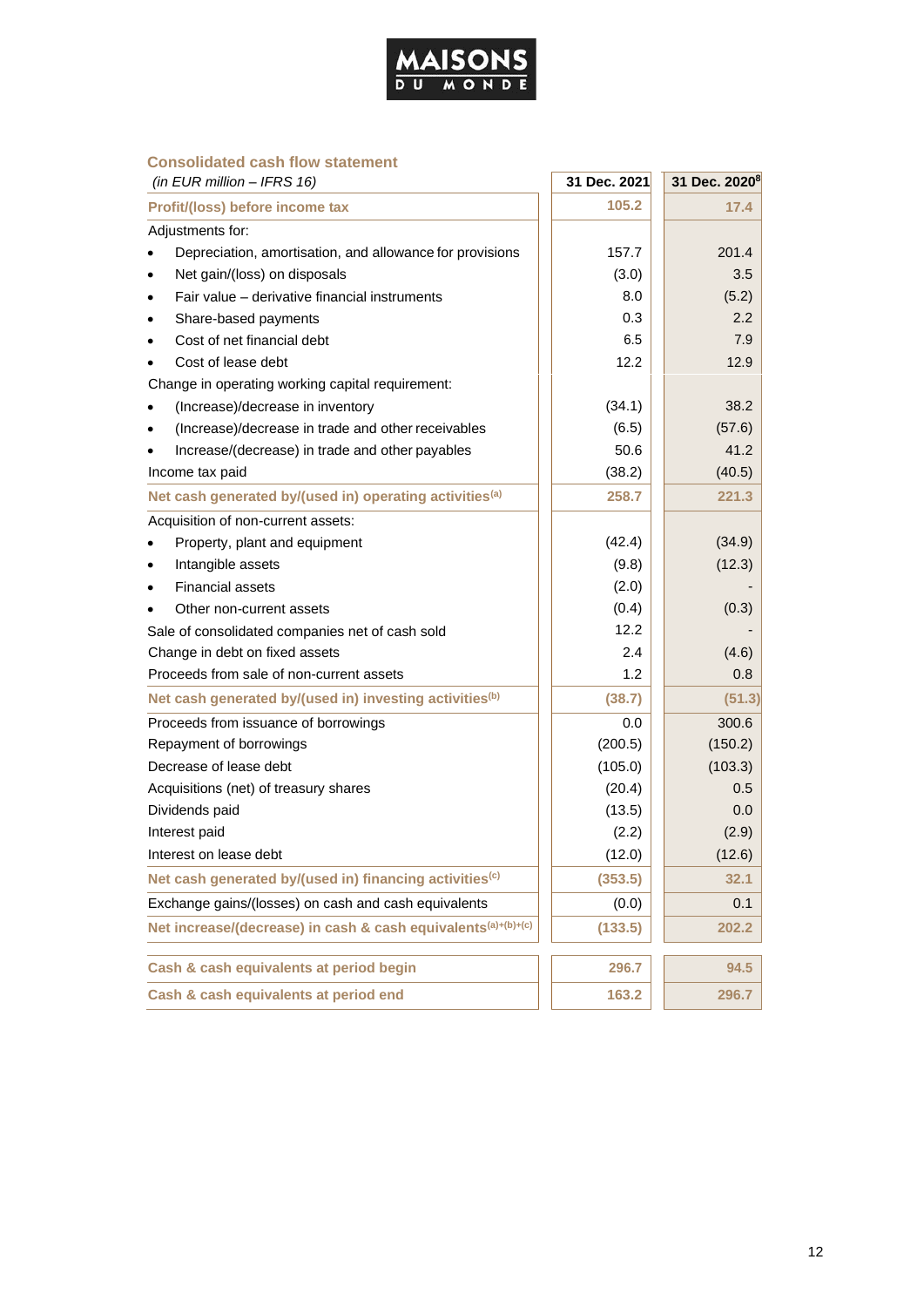| <b>MAISONS</b> |  |  |  |
|----------------|--|--|--|
| DU MONDE       |  |  |  |

| Store network <sup>9</sup> |         |              | Number of stores at end of: |                   |        |                          |              |          |                   |        |        |              |
|----------------------------|---------|--------------|-----------------------------|-------------------|--------|--------------------------|--------------|----------|-------------------|--------|--------|--------------|
| (In units)                 | Q4 19   | <b>FY 19</b> | Q1 20                       | Q <sub>2</sub> 20 | Q3 20  | Q4 20                    | <b>FY 20</b> | Q1<br>21 | Q <sub>2</sub> 21 | Q3 21  | Q4 21  | <b>FY 21</b> |
| France                     | 233     | 233          | 228                         | 227               | 227    | 228                      | 228          | 223      | 222               | 220    | 219    | 219          |
| Italy                      | 48      | 48           | 48                          | 48                | 48     | 49                       | 49           | 49       | 49                | 48     | 50     | 50           |
| Spain                      | 27      | 27           | 27                          | 27                | 27     | 27                       | 27           | 26       | 28                | 28     | 30     | 30           |
| Belgium                    | 24      | 24           | 23                          | 23                | 23     | 24                       | 24           | 25       | 26                | 26     | 27     | 27           |
| Germany                    | 11      | 11           | 11                          | 10                | 10     | 11                       | 11           | 11       | 12                | 12     | 12     | 12           |
| Switzerland                | 9       | 9            | 9                           | 9                 | 9      | 9                        | 9            | 10       | 10                | 11     | 12     | 12           |
| Luxembourg                 | 3       | 3            | 3                           | 3                 | 3      | 3                        | 3            | 3        | 3                 | 3      | 3      | 3            |
| Portugal                   | 1       | $\mathbf{1}$ | $\mathbf 1$                 | 1                 | 1      | 1                        | 1            | 1        | 1                 | 1      | 3      | 3            |
| Austria                    | ٠       | ٠            | ٠                           | -                 | -      | $\overline{\phantom{a}}$ | ٠            | 1        | 1                 | 1      | 1      | 1            |
|                            |         |              |                             |                   |        |                          |              |          |                   |        |        |              |
| <b>Number of stores</b>    | 356     | 356          | 350                         | 348               | 348    | 352                      | 352          | 349      | 352               | 350    | 357    | 357          |
| Net openings               | $+9$    | $+21$        | -6                          | $-2$              | 0      | $+4$                     | $-4$         | -3       | $+3$              | $-2$   | $+7$   | $+5$         |
|                            |         |              |                             |                   |        |                          |              |          |                   |        |        |              |
| Sales area (K sqm)         | 417.2   | 417.2        | 415.7                       | 413.6             | 414.2  | 420.2                    | 420.2        | 419.0    | 424.4             | 424.5  | 432.9  | 432.9        |
| Change (K sqm)             | $+14.8$ | $+19.2$      | $-1.5$                      | $-2.1$            | $+0.6$ | $+6.0$                   | $+3.0$       | $-1.2$   | $+5.3$            | $+0.6$ | $+8.0$ | $+12.7$      |

#### **\*\*\***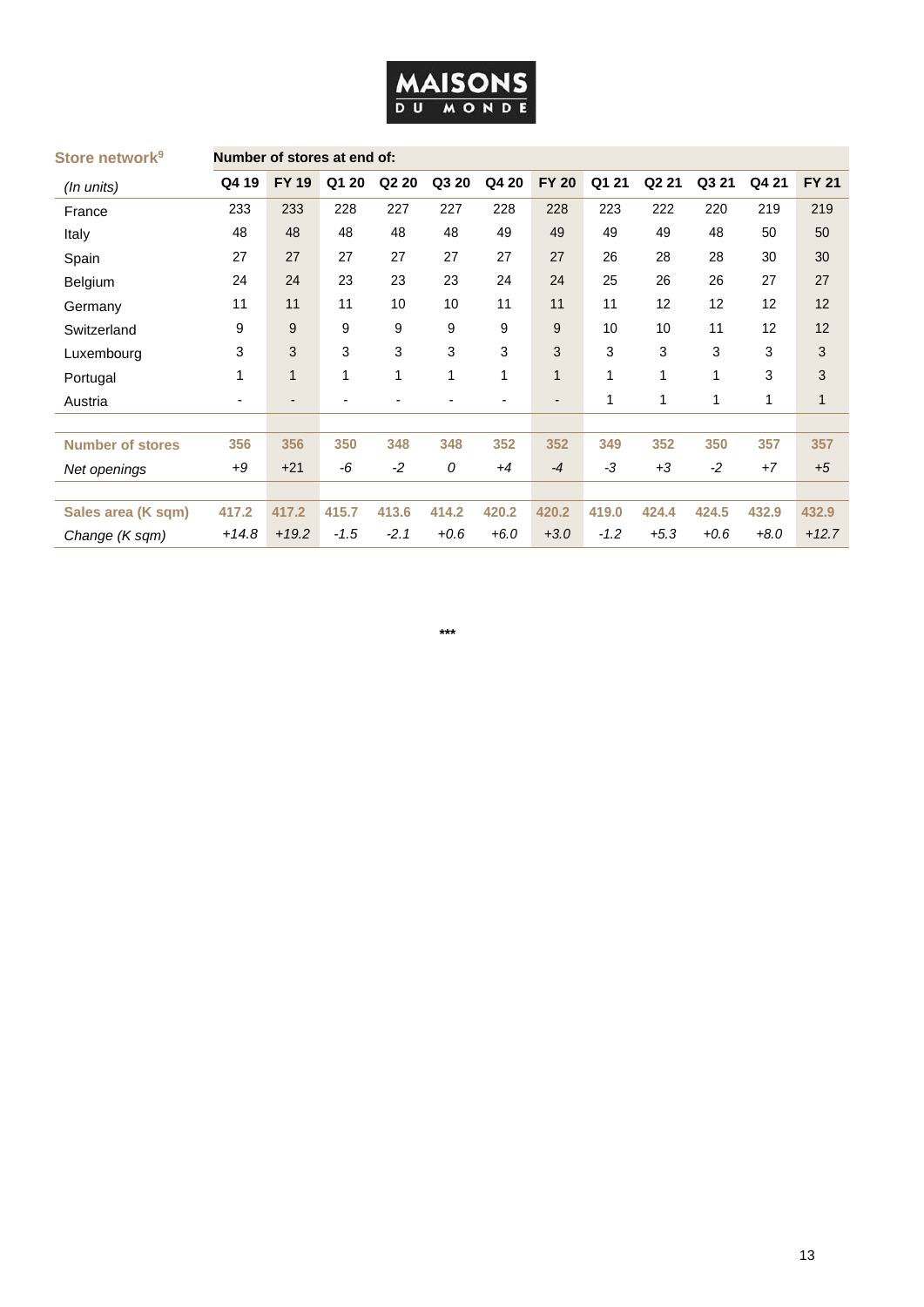

*In addition to the financial indicators set out in International Financial Reporting Standards (IFRS), Maisons du Monde's management uses several non-IFRS metrics to evaluate, monitor and manage its business. The non-IFRS operational and statistical information related to Group's operations included in this press release is unaudited and has been taken from internal reporting systems. Although none of these metrics are measures of financial performance under IFRS, the Group believes that they provide important insight into the operations and strength of its business. These metrics may not be comparable to similar terms used by competitors or other companies.*

**Sales:** Represent the revenue from 1) sales of decorative items and furniture through the Group's retail stores, websites and B2B activities, 2) marketplace commissions, and 3) service revenue and commissions. They mainly exclude:

- i. customer contribution to delivery costs,
- ii. revenue for logistics services provided to third parties, and
- iii. franchise revenue.

The Group uses the metric of "Sales" rather than "Total revenue" to calculate growth at constant perimeter, like-for-like growth, gross margin, EBITDA margin and EBIT margin.

**Like-for-like sales (LFL) growth:** Represents the percentage change in sales from the Group's retail stores, websites and B2B activities, net of product returns between one financial period (n) and the comparable preceding financial period (n-1), excluding changes in sales attributable to stores that opened or were closed during either of the comparable periods. Sales attributable to stores that closed temporarily for refurbishment during any of the periods are included.

**Gross margin:** Is defined as sales minus cost of sales. Gross margin is also expressed as a percentage of Sales.

**EBITDA:** Is defined as current operating profit, excluding:

- i. depreciation, amortisation, and allowance for provisions and,
- ii. the change in the fair value of derivative financial instruments.

The EBITDA margin is calculated as EBITDA divided by Sales.

**LTM EBITDA:** Last twelve months EBITDA.

**EBIT:** Is defined as EBITDA minus depreciation, amortisation, and allowance for provisions. The EBIT margin is calculated as EBIT divided by Sales.

**Net debt:** Is defined as the Group's finance leases, convertible bond ("OCEANE"), unsecured term loan, unsecured revolving credit facilities, the French state guaranteed term loan, short- and long-term rental, deposits and bank borrowings, net of cash and cash equivalents.

**Leverage ratio:** Is defined as net debt less finance leases divided by LTM EBITDA.

**Free cash flow:** Is defined as net cash from operating activities less the sum of capital expenditures (capital outlays for property, plant and equipment), intangible and other non-current assets, change in debt on fixed assets, proceeds from disposal of non-current assets and reduction of and interest on rental debt.

**\*\*\***